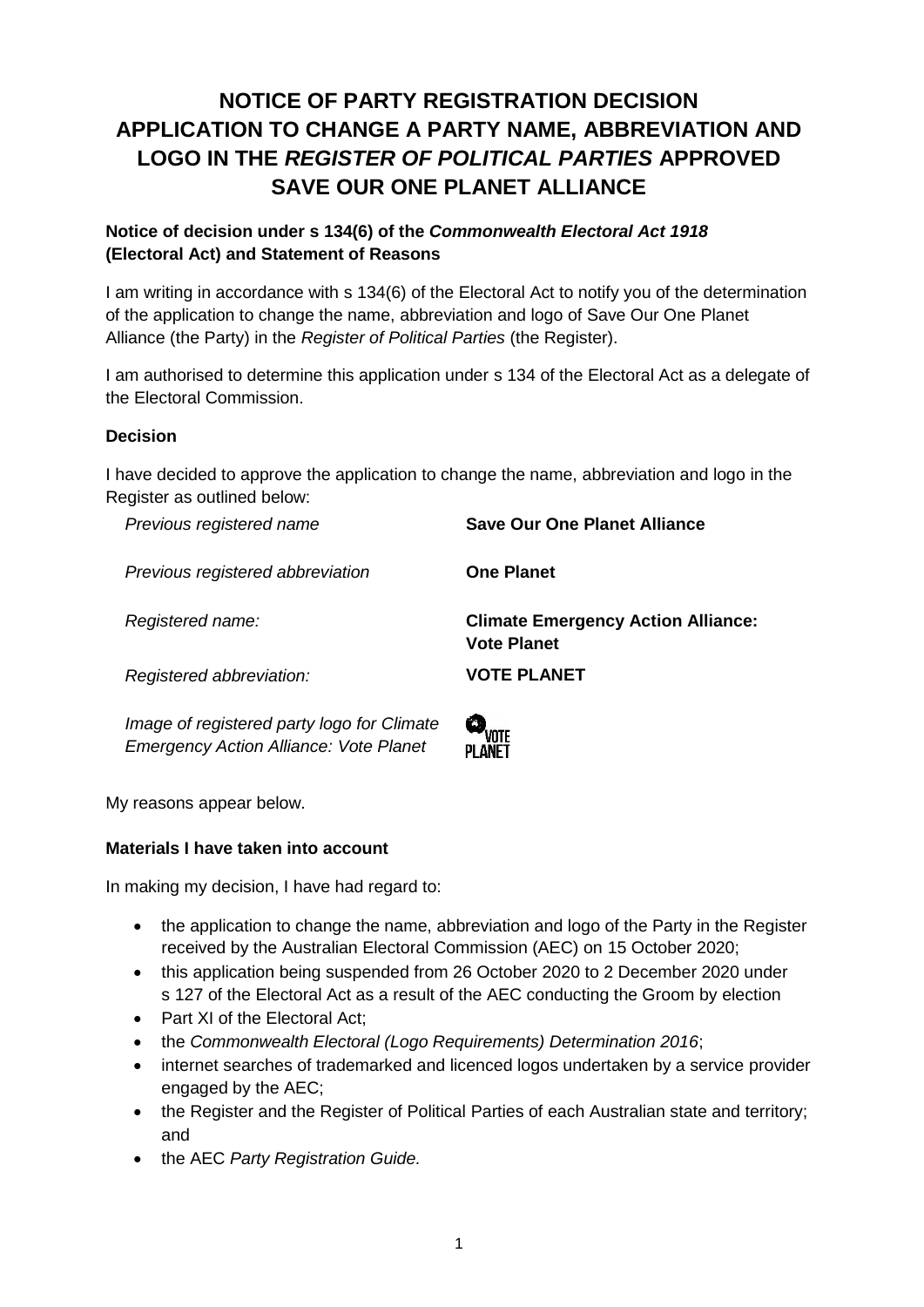# **Findings of Fact**

On the material before me, I make the following findings:

### Party name

The proposed name Climate Emergency Action Alliance: Vote Planet

- does not comprise more than 6 words;
- is not obscene:
- is not the name, or an abbreviation or acronym of the name of another political party (not being a political party that is related to the Party) that is a recognised political party;
- does not so nearly resemble the name, abbreviation or acronym of the name of another political party (not being a political party that is related to the Party) that is a recognised political party that it is likely to be confused with or mistaken for that name or that abbreviation or acronym;
- is not one that a reasonable person would think suggests a connection or relationship exists between the Party and a registered party;
- does not comprise the words "Independent Party"
- does not contain the word "Independent" and the
	- $\circ$  name, or abbreviation or acronym of the name of a recognised political party; or
	- $\circ$  matter that so nearly resembles the name or an abbreviation or acronym of a recognised political party that the matter is likely to be confused with or mistaken for that name or that abbreviation or acronym.

Accordingly, on the basis of the materials before me, I am satisfied that the Party's proposed name meets the requirements of s 129 of the Electoral Act.

### Party Abbreviation

The proposed abbreviation VOTE PLANET

- does not comprise more than 6 words;
- is not obscene;
- is not the name, or an abbreviation or acronym of the name of another political party (not being a political party that is related to the Party) that is a recognised political party;
- does not so nearly resemble the name, abbreviation or acronym of the name of another political party (not being a political party that is related to the Party) that is a recognised political party that it is likely to be confused with or mistaken for that name or that abbreviation or acronym;
- is not one that a reasonable person would think suggests a connection or relationship exists between the Party and a registered party;
- does not comprise the words "Independent Party"
	- does not contain the word "Independent" and the
		- $\circ$  name, or abbreviation or acronym of the name of a recognised political party; or
		- $\circ$  matter that so nearly resembles the name or an abbreviation or acronym of a recognised political party that the matter is likely to be confused with or mistaken for that name or that abbreviation or acronym.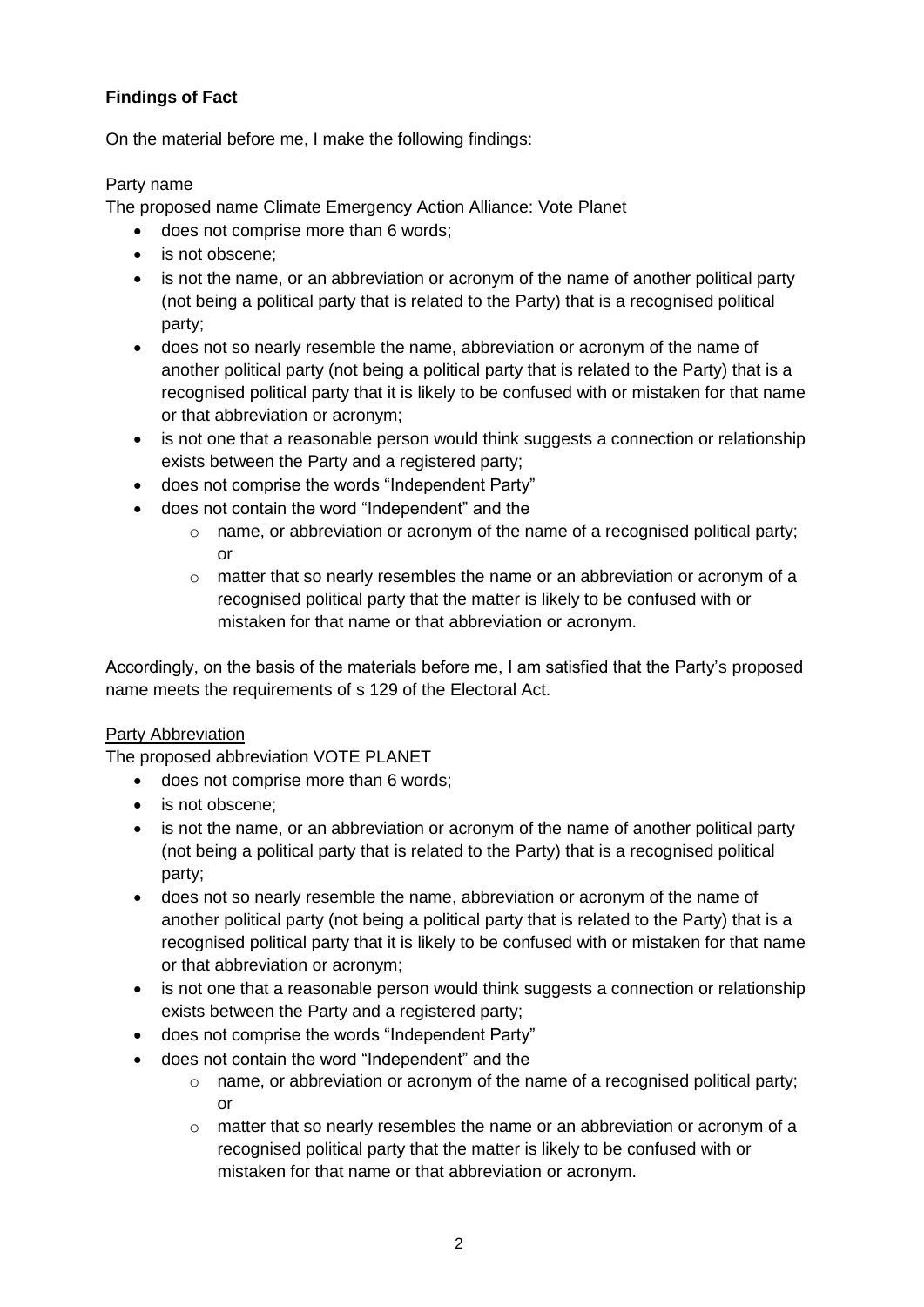Accordingly, on the basis of the materials before me, I am satisfied that the Party's proposed abbreviation meets the requirements of s 129 of the Electoral Act.

# Party logo

The logo set out in the application:

- is not obscene:
- is not the logo of any other person;
- does not so nearly resemble the logo of any other person that it is likely to be confused with or mistaken for that logo;
- is not one that a reasonable person would think suggests that a connection or relationship exists between the applicant and a registered political party if that connection or relationship does not in fact exist;
- does not comprise the words "Independent Party";
- does not contain the word "Independent" and the:
	- $\circ$  name, or abbreviation or acronym of the name of a recognised political party; or
	- o matter that so nearly resembles the name or an abbreviation or acronym of a recognised political party that the matter is likely to be confused with or mistaken for that name or that abbreviation or acronym;
- is in black and white:
- is a vector graphic in electronic format;
- is 100% black in a CMYK colour space:
- is contained within a frame of 10 mm by 10 mm;
- is able to be reproduced correctly within a frame of 7 mm by 7 mm;
- does not include live text, transparency or overprinting and custom halftone, transfer curve or colour profile settings; and
- is in a PDF file, of less than 5 megabytes, that complies with International Standard ISO 32000-1:2008 as in force at the time this instrument commences.

Accordingly, on the basis of the materials before me, I am satisfied that the proposed Party logo meets the requirements of ss 126(2AA) and 129A of the Electoral Act and the specifications described in *Commonwealth Electoral (Logo Requirements) Determination 2016*.

# Legislative framework – written particulars

Subsection 132(7) of the Electoral Act provides that the Electoral Commission shall not register a political party unless it has considered any particulars submitted objecting to a party's registration, and any reply to particulars that may have been submitted. Section 132 of the Electoral Act also outlines the requirements for submitting and processing objections to an application.

Paragraph 132(2)(b) of the Electoral Act provides that a person can only submit written particulars objecting to an application (or a logo in the case of point (iv)) on the following grounds:

- (i) the application does not relate to an eligible political party; or
- (ii) the application is not in accordance with s 126 of the Electoral Act; or
- (iii) the application should be refused under s 129 of the Electoral Act; or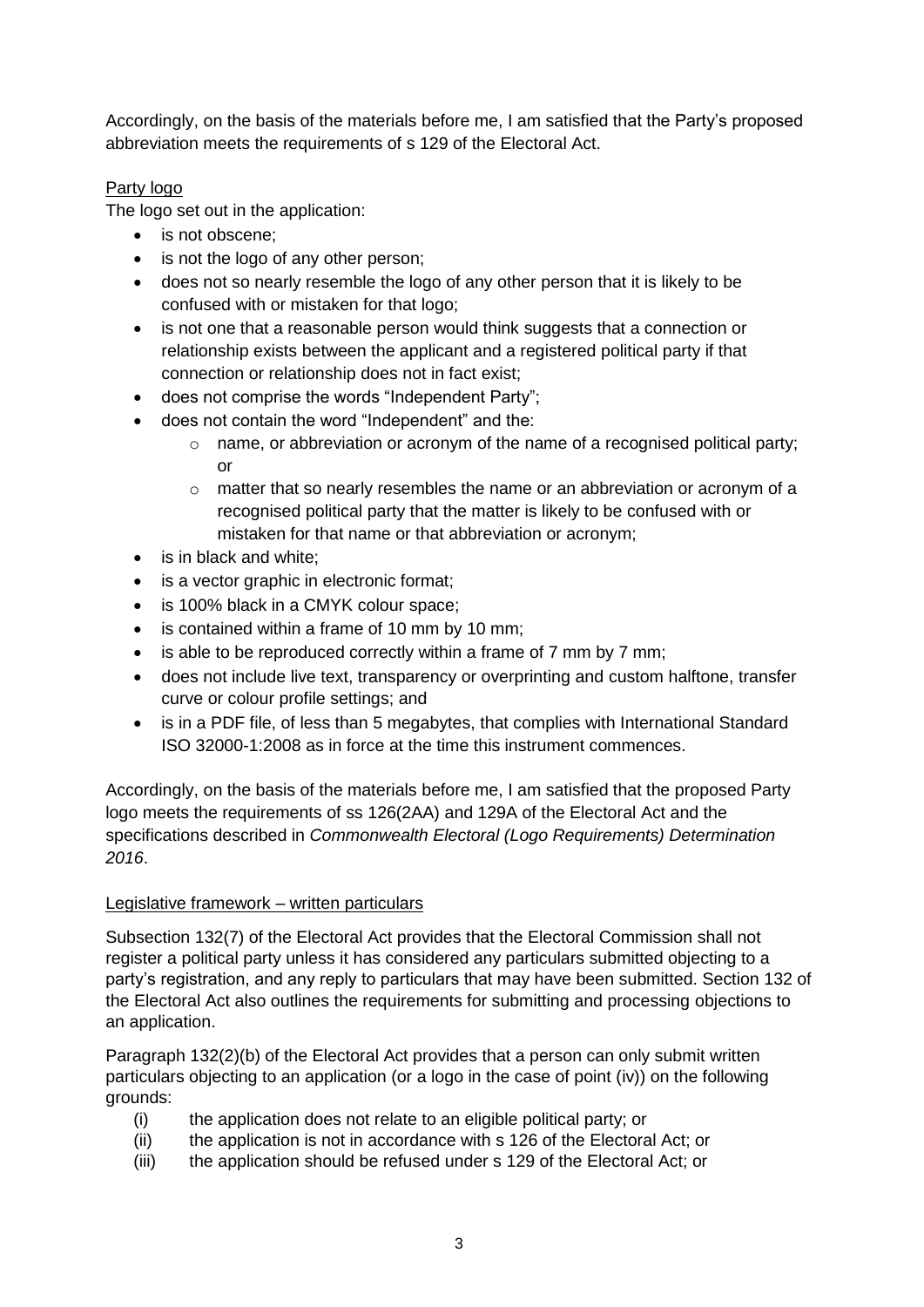(iv) the Electoral Commission should refuse to enter a logo of the Party in the Register under s 129A of the Electoral Act.

On 23 October 2020, the application was advertised in 10 major newspapers circulating in each State and Territory of Australia and published on the AEC website. The advertised closing date for objections was 23 November 2020.

The application was suspended from 26 October 2020 to 2 December 2020 under s 127 of the Electoral Act as a result of the Groom by-election. The objection period was extended accordingly to 31 December 2020. The AEC received written particulars from one person objecting to the Party's application. I determined that the written particulars submitted failed to meet the requirement of containing a valid ground of objection set out in s 132(2)(b) of the Electoral Act.

### Other procedural application requirements

The application to change the name, abbreviation and logo of the Party:

- was in writing, signed by three members of the Party;
- set out the name and address of the applicants and particulars of the capacity in which each applicant makes the application; and
- was accompanied by a fee of \$500.

Accordingly, I am satisfied that the application to change the name, abbreviation and logo of the Party meets the requirements of ss 134(1)(b) and 134(2) of the Electoral Act.

### **Your review rights**

Under s 141(2) of the Electoral Act, a person (including an organisation) affected by the decision who is dissatisfied with the decision may make a written application to the Electoral Commission for internal review of this decision within 28 days after the day on which the decision first comes to the notice of that person. There is no fee payable for requesting an internal review.

Requests for review of this decision should be addressed to Mr Tom Rogers, Australian Electoral Commissioner, and emailed to commission.secretariat@aec.gov.au or by post to Locked Bag 4007, Canberra City ACT 2601.

#### How do I request an internal review?

In accordance with ss 141(2) and 141(3) of the Electoral Act, an application for review must:

- be in writing:
- specify the name of the applicant; and
- set out the reasons for making the application.

If you wish to apply for additional time beyond the 28 days to make an application for review of the delegate's decision, please also include the reasons for the application for additional time.

#### Who conducts an internal review?

The Electoral Commission, which is comprised of three members, the Australian Electoral Commissioner, a judicial member and a non-judicial member, conducts internal reviews.

Under s 141(4) of the Electoral Act, the Electoral Commission review an application for review and make a decision to either: